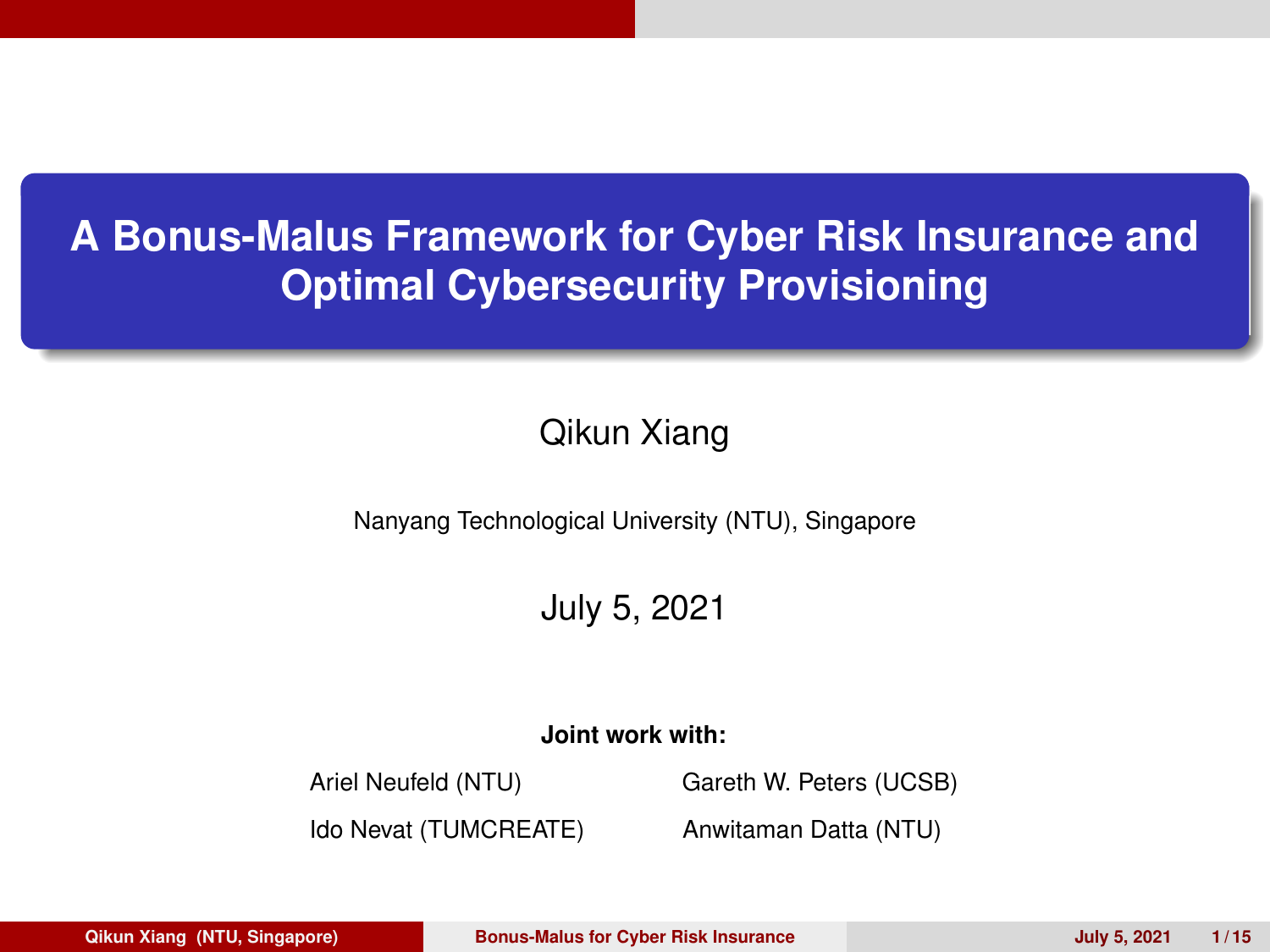#### <span id="page-1-0"></span>The ever-increasing threat of cyber crimes

- The frequency and severity of cyber attacks have been increasing significantly globally.
- Recently, Cybersecurity Ventures estimated the cost of cyber crimes to rise to 10.5 trillion USD annually by 2025.
- The world economic forum's annual global risk report regularly puts cyber attacks and theft of data in its "Top 5 global risks in terms of likelihood".
- Cyber crime affects a large array of different organisations worldwide: government agencies, financial sectors, important infrastructure units, etc.
- Cyber crime can incur severe damages:
	- business interruption, data breach, reduced reputation, potential loss of life.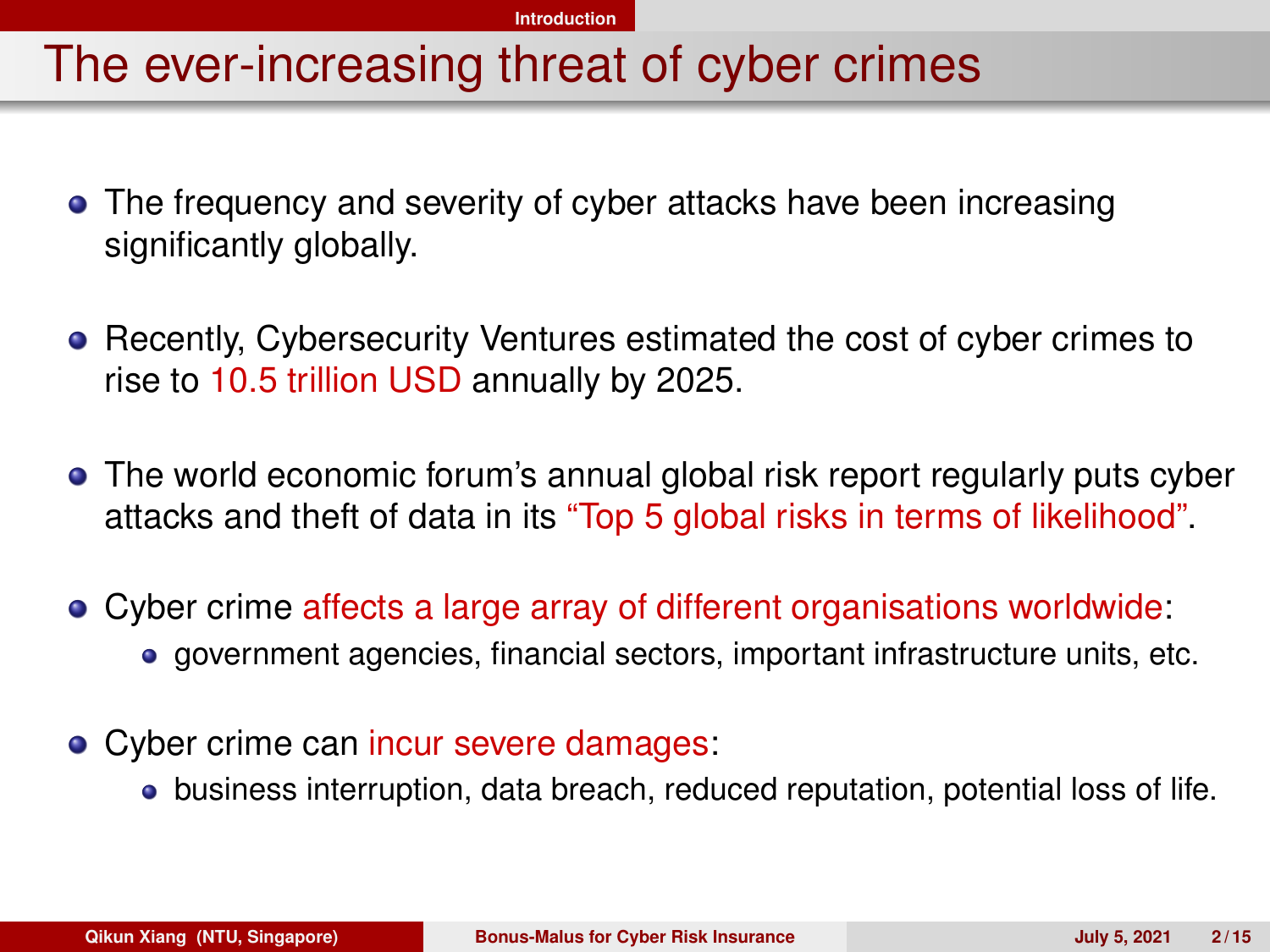#### Cyber risk insurance

- Many different security solutions have been developed and implemented in order to detect and prevent cyber attacks (i.e. risk reduction/mitigation).
- Despite this, achieving a complete security protection is not feasible. Hence, there is an increasing demand to develop the market for cyber risk insurance (i.e. risk transfer).

#### ⇒ **Risk reduction should be considered in tandem with risk transfer.**

- An organization can enjoy a reduction in the cost of risk transfer as a result of its upfront expenses in risk reduction.
- An insurer can benefit from a contract that encourages good security posture among the insureds.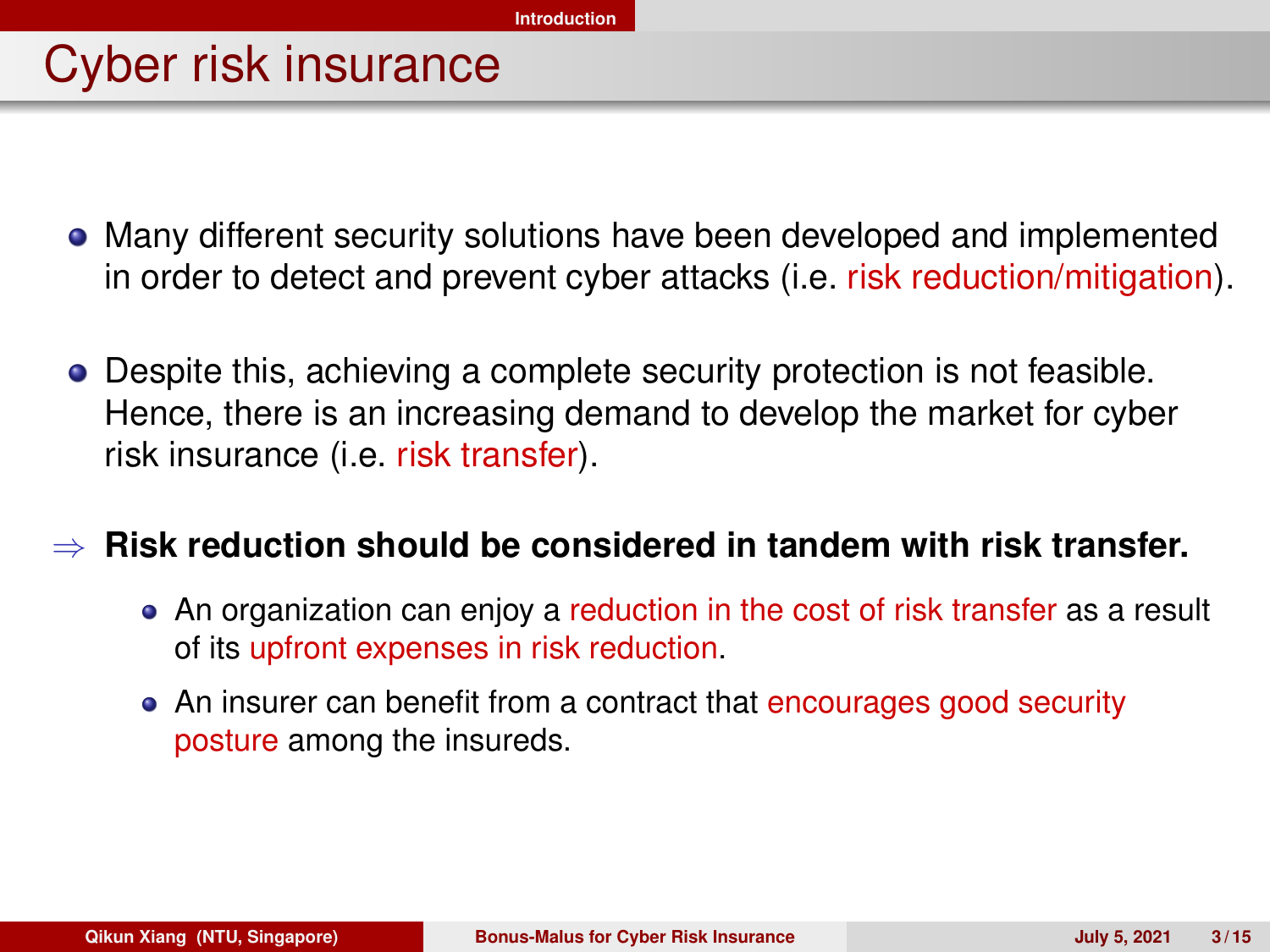#### **[Introduction](#page-1-0)**

#### Cyber risk-based Bonus-Malus framework

We introduce the **Bonus-Malus system** to cyber risk insurance.

- Common for automobile insurance.
- Divide insureds into different levels: no claim  $\Rightarrow$  low Bonus-Malus level  $\Rightarrow$  premium/deductible discounts; claim  $\Rightarrow$  high Bonus-Malus level  $\Rightarrow$  premium/deductible surcharges.
- We analyze the balance between risk reduction and risk transfer via an optimal cybersecurity provisioning process.
- We adopt a realistic compound loss model under the Loss Distributional Approach (LDA) and examine heavy-tailed loss distributions.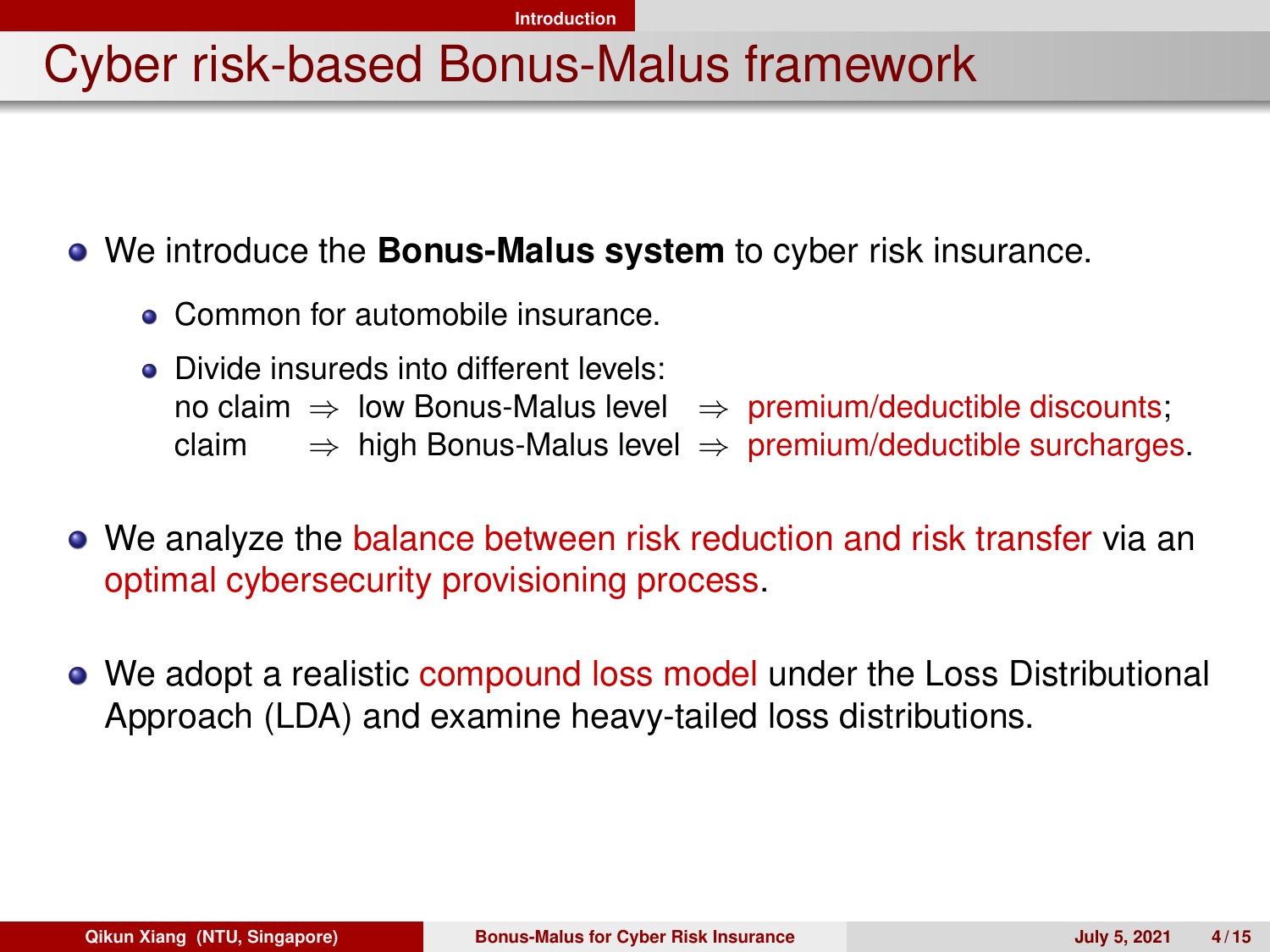## <span id="page-4-0"></span>Cyber loss model

- We consider:
	- *T* consecutive years.
	- **Random number** *N<sub>t</sub>* ∈ N of cyber loss events (loss frequency).
	- Random amounts of loss  $X_1^{(t)}, \ldots, X_{N_t}^{(t)} \in \mathbb{R}_+$  (loss severity).
	- $D+1$  available risk mitigation measures, with annual expenses  $\beta(d) \in \mathbb{R}_+$ and risk mitigation effect  $\gamma(d) \in \mathbb{R}_+$  for  $d = 0, 1, \ldots, D(\beta(0) = \gamma(0) = 0)$ .
- The cumulative annual cyber loss in year *t*

without risk mitigation measure:

with risk mitigation measure d:

$$
\sum_{k=1}^{N_t} X_k^{(t)};
$$
  

$$
L_t := \sum_{k=1}^{N_t} (X_k^{(t)} - \gamma(d))^{+}.
$$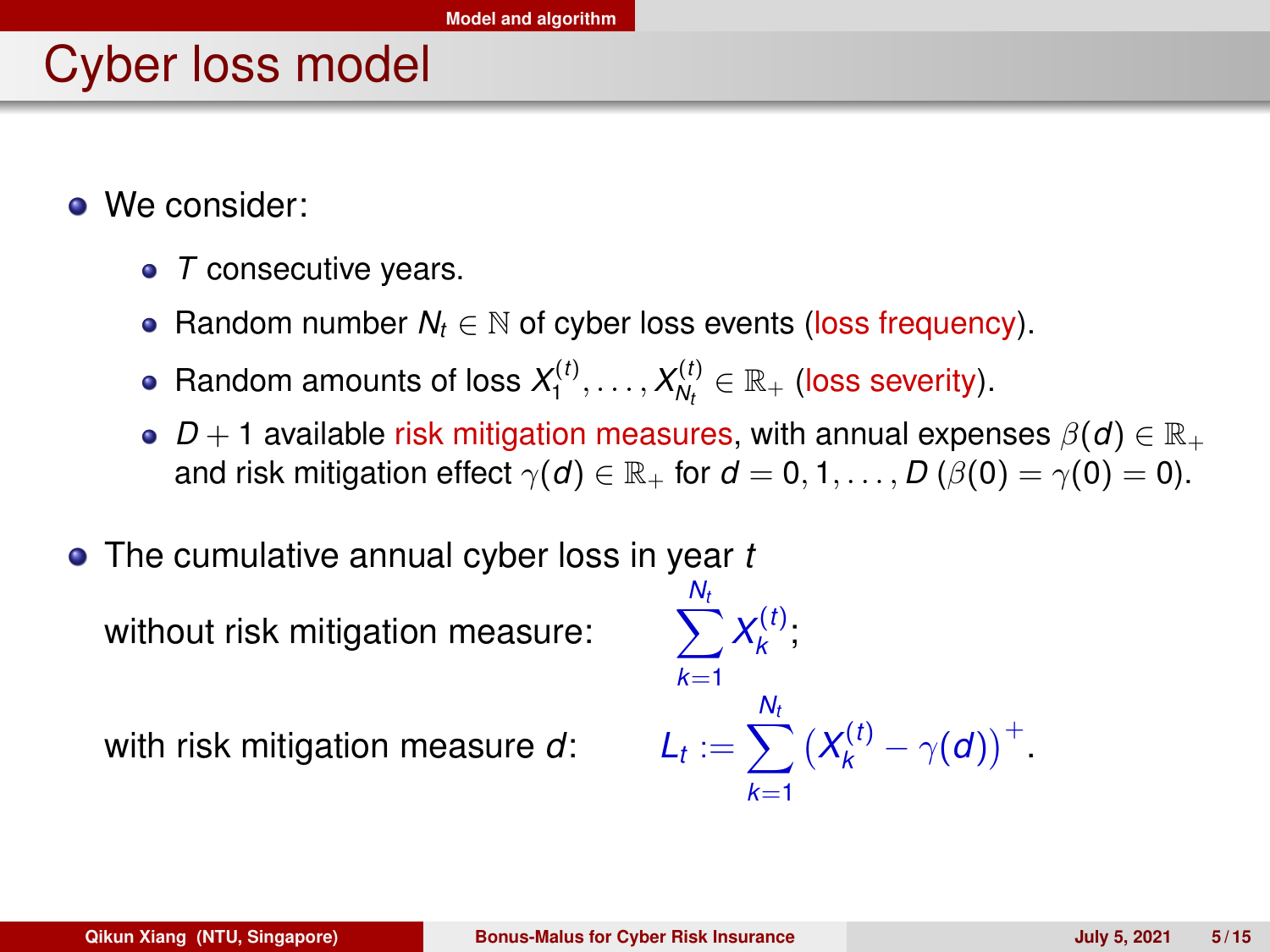#### Cyber risk insurance model

- We consider a **cyber risk insurance** contract that lasts for *T* years, with a variable <mark>annual premium  $\rho^{\beta\mathcal{M}}.$ </mark>
- At the beginning of each year, the insured decides whether to:
	- activate/continue the contract.
	- withdraw from the contract  $\Rightarrow$  no premium and no insurance coverage.
- For a cumulative annual cyber loss *L*, if the insured: makes a claim  $\Rightarrow$  compensation of  $(L - \frac{18\mathcal{M}}{dt})^+$  ∧  $\frac{18\mathcal{M}}{dx}$ ; does not make a claim  $\Rightarrow$  no compensation.

```
l_{\text{dtb}}^{\beta\mathcal{M}} is the deductible,
l_{\text{max}}^{\beta\mathcal{M}} is the maximum compensation.
```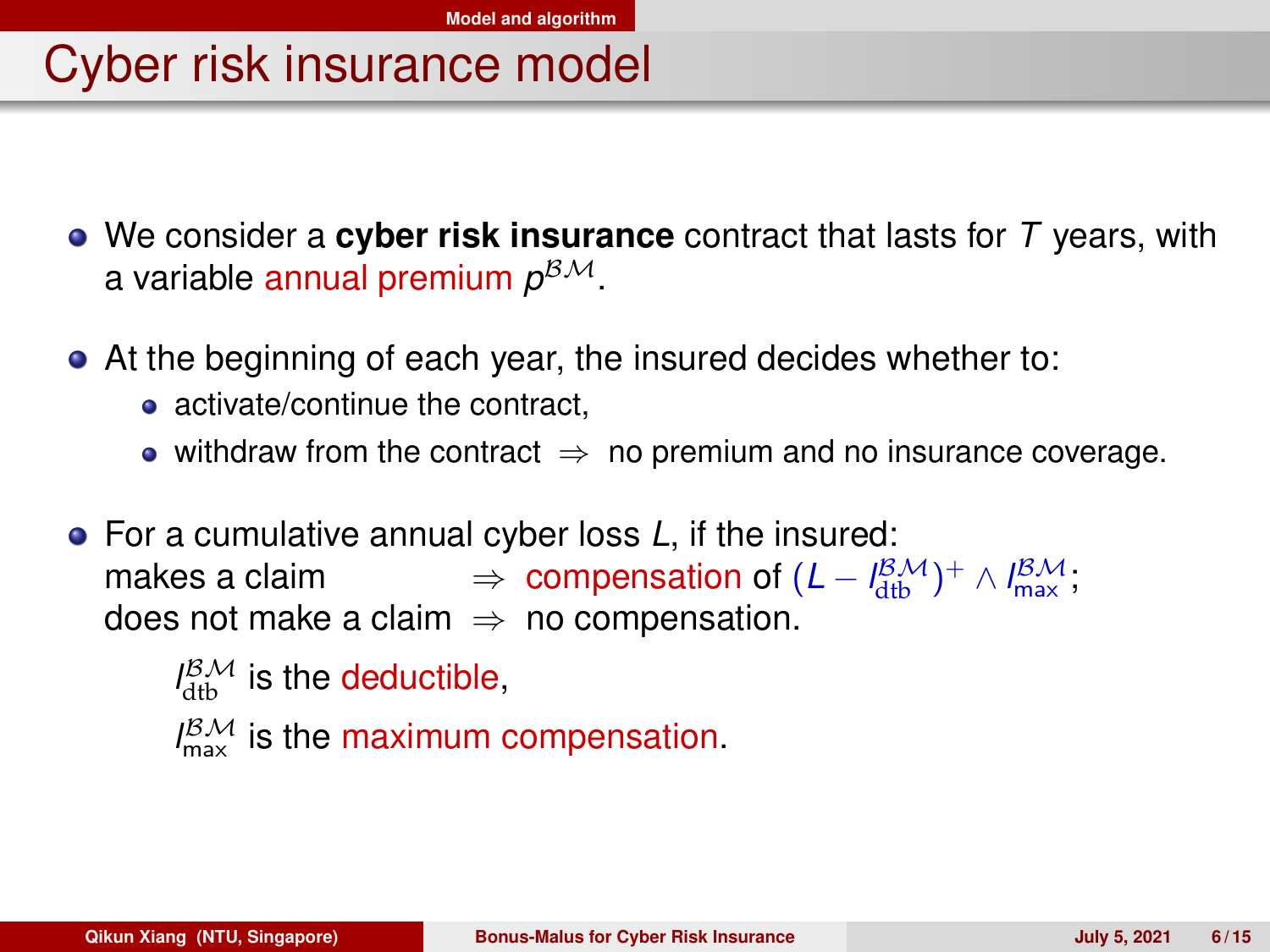**[Model and algorithm](#page-4-0)**

### Illustration of the cyber risk insurance model

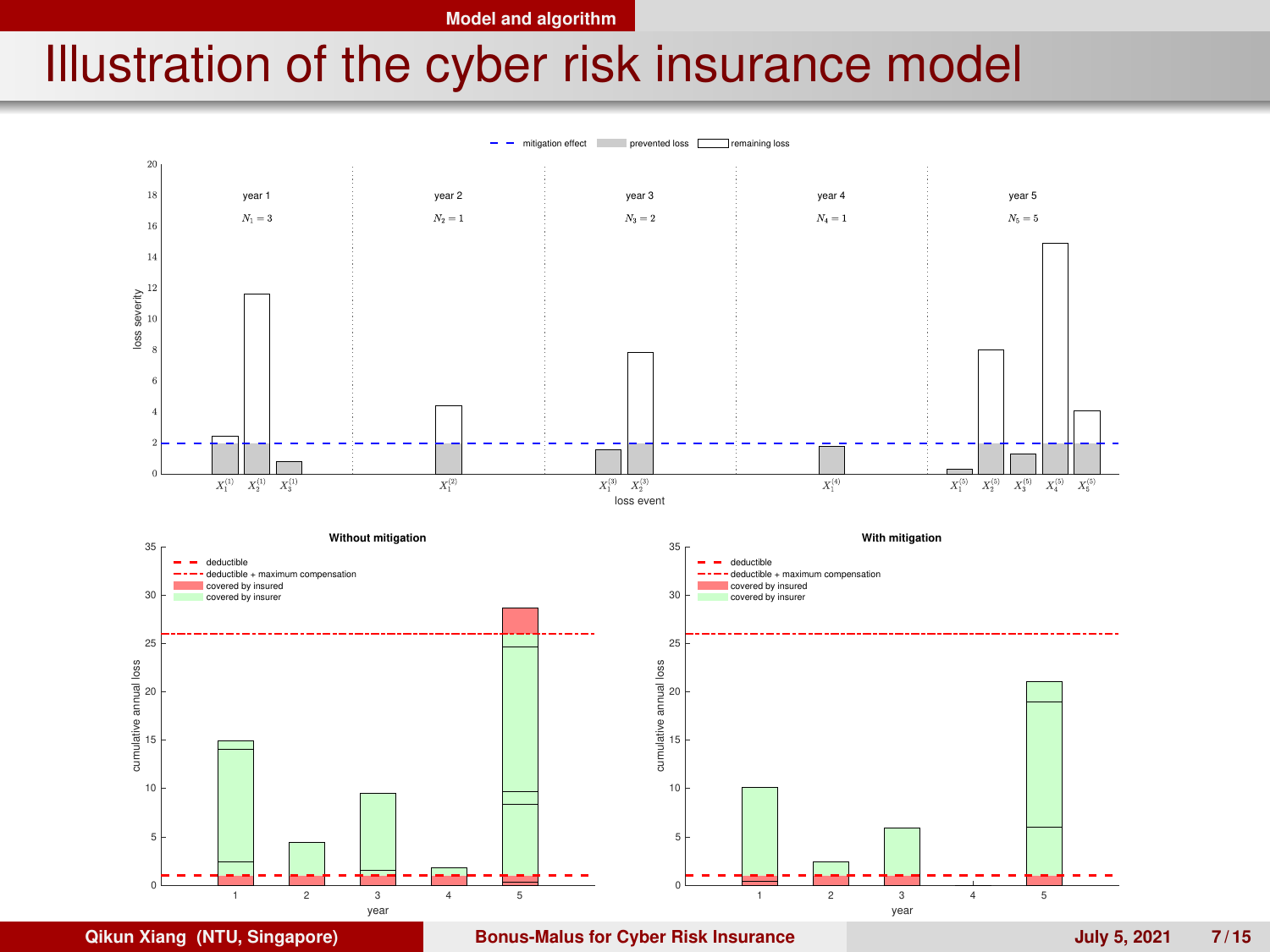#### Bonus-Malus system

- Bonus-Malus levels: B := {−*B*, . . . , −1, 0, 1, . . . , *B*}.
- $b_0 = 0, \, b_t = \mathcal{BM}(b_{t-1}, \mathit{C}_t),$  where  $\mathit{C}_t$  is the amount of insurance claim in year *t*,  $\mathcal{BM}: \mathcal{B} \times \mathbb{R}^+ \to \mathcal{B}$  is the deterministic migration rule.
- The annual premium  $p^{BM}(b_{t-1}, t)$ , the deductible  $l_{\text{dtb}}^{BM}(b_{t-1}, t)$ , and the maximum compensation  $l_{\text{max}}^{\mathcal{BM}}(b_{t-1}, t)$  depend on the Bonus-Malus level and time.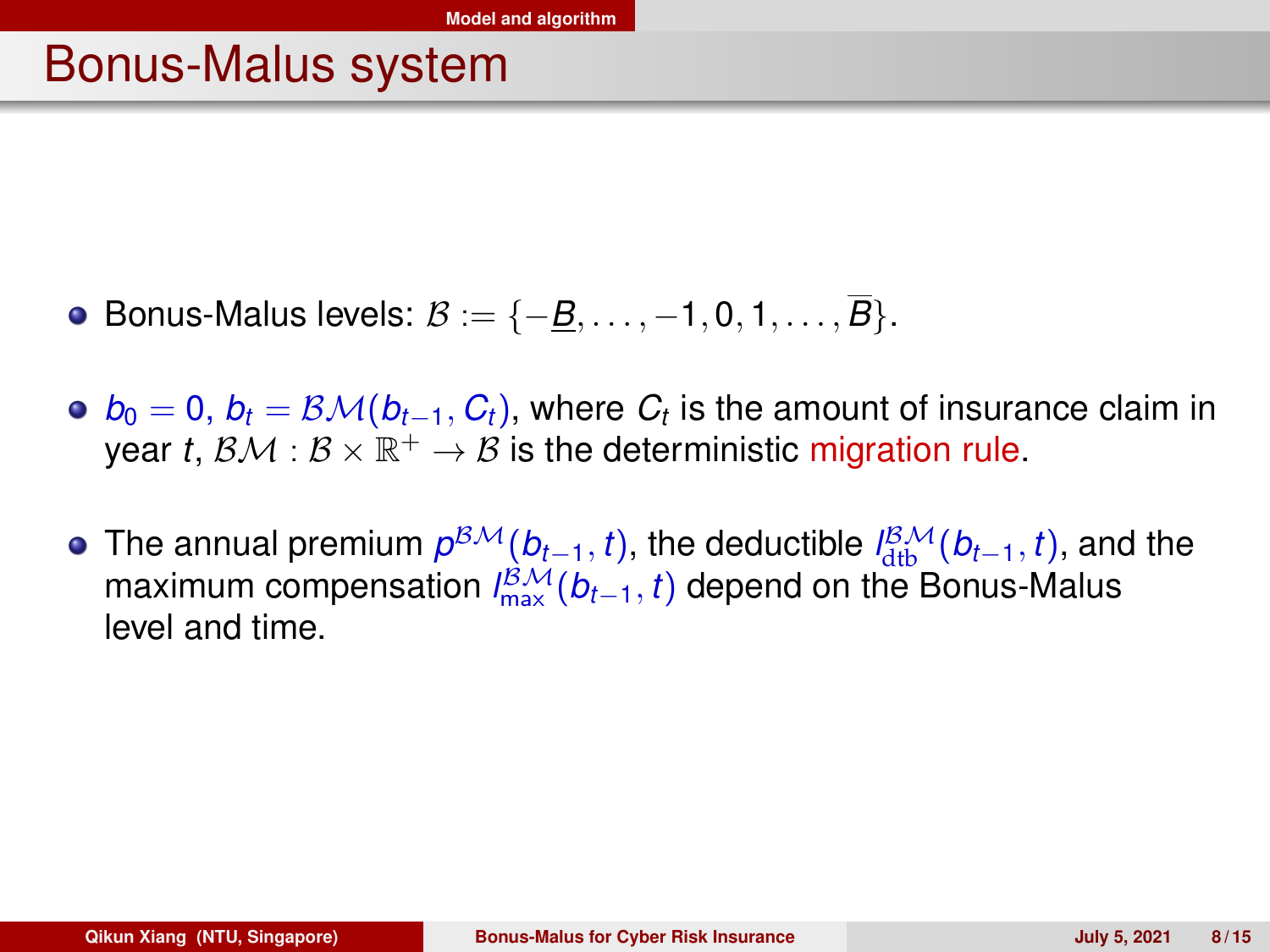# Cybersecurity provisioning process

**<sup>1</sup> Provision stage.** At the beginning of each year *t*, the insured decides:

- the risk mitigation measure  $d_t \in \{0, 1, \ldots, D\}$ ;
- whether to continue the cyber risk insurance contract  $\iota_t \in \{0, 1\}$  and pay the premium *p* BM(*bt*−1, *t*).
- **<sup>2</sup> Operation stage.** Throughout each year *t*, the random cumulative annual cyber loss  $L_t := \sum_{k=1}^{N_t} \big(X_k^{(t)} - \gamma(d_t)\big)^{+}$  is realized from the compound loss model.

#### **<sup>3</sup> Claim stage.** At the end of each year *t*,

- the insured decides whether to make a claim  $j_t \in \{0, 1\}$  and receives  $C_t := j_t \Big[ \big(L_t - l_{\text{dtb}}^{\text{BM}}(b_{t-1}, t) \big)^+ \wedge l_{\text{max}}^{\text{BM}}(b_{t-1}, t) \Big]$  as compensation;
- **•** the insured's Bonus-Malus level is updated by  $b_t = \mathcal{BM}(b_{t-1}, C_t)$ .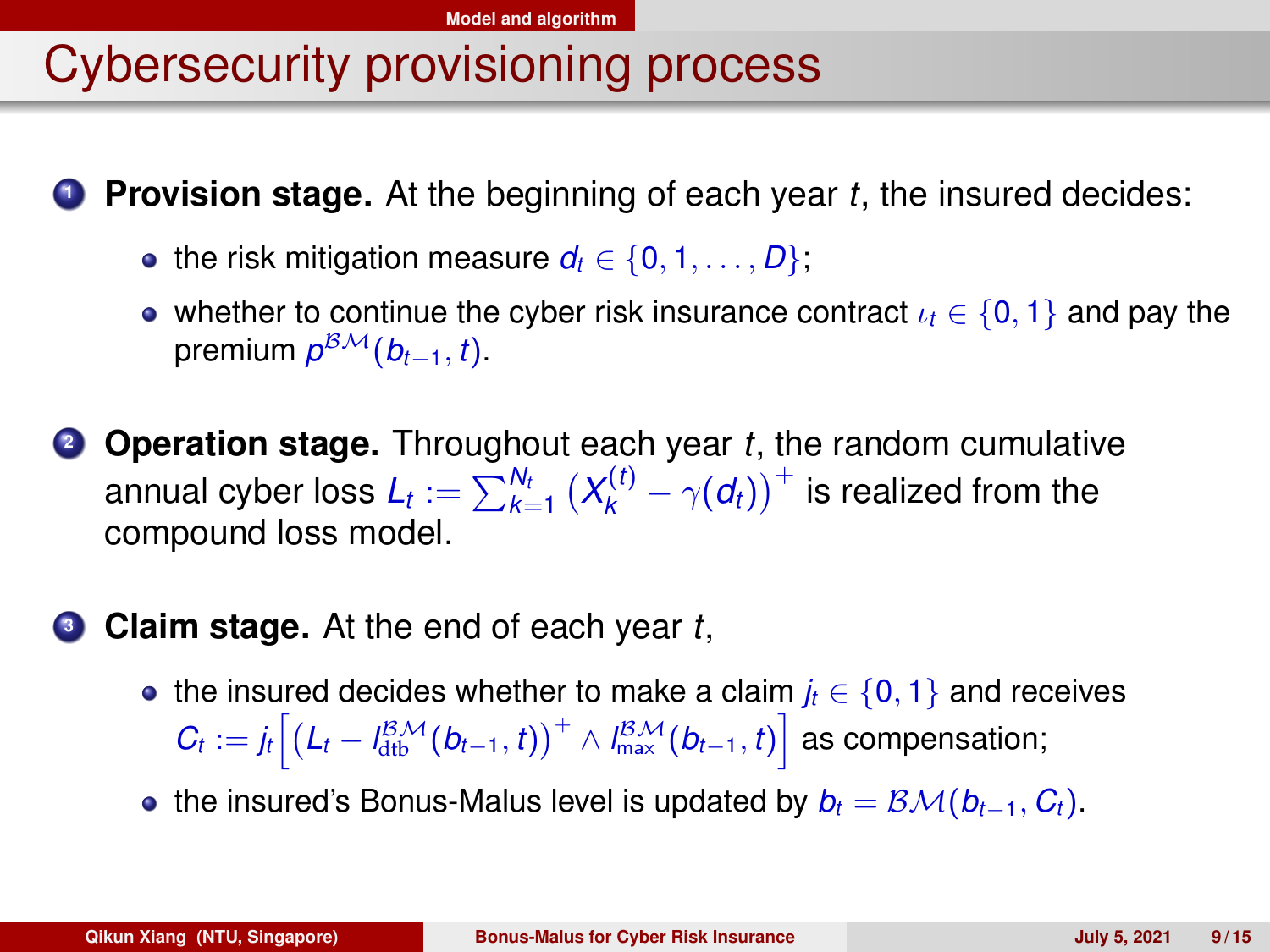## Dynamic programming algorithm

- We model the cybersecurity provisioning process as a finite horizon stochastic optimal control problem, where the objective is to minimize the expected value of the discounted total cybersecurity cost including:
	- expenses for adopting risk mitigation measures,
	- **•** premium and various costs of the cyber risk insurance,
	- uncompensated cyber losses.
- The stochastic optimal control problem can be solved efficiently via the **dynamic programming algorithm**.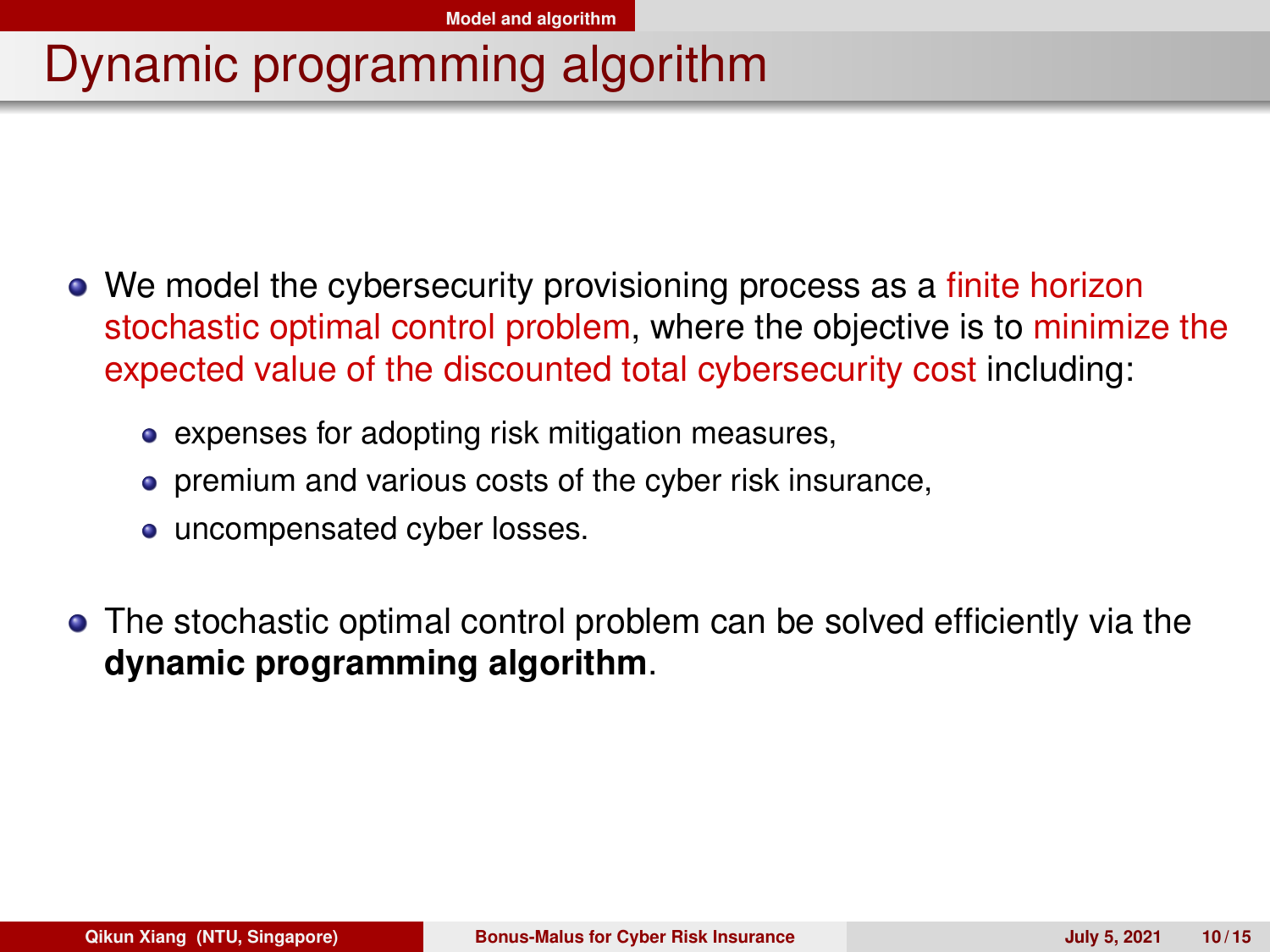## Cyber loss severity distribution

- We adopt the **g-and-h distribution** (truncated to  $\mathbb{R}_+$ ) introduced by Tukey (1977) as the severity distribution. In g-and-h( $\alpha$ ,  $\sigma$ ,  $\alpha$ ,  $h$ ):
	- $\bullet \ \alpha \in \mathbb{R}$  controls the location:
	- $\bullet \ \sigma > 0$  controls the scale;
	- $q > 0$  controls the skewness; larger  $q$  means more positively skewed;
	- *h*  $\geq$  0 controls the tail; the *m*-th moment exists when *h*  $< \frac{1}{m}$ .
- As studied by Dutta and Perry (2006), the g-and-h distribution:
	- allows a wide range of skewness and kurtosis;
	- fits well to real Operational Risk data;
	- produces realistic estimations of the Operational Risk capital.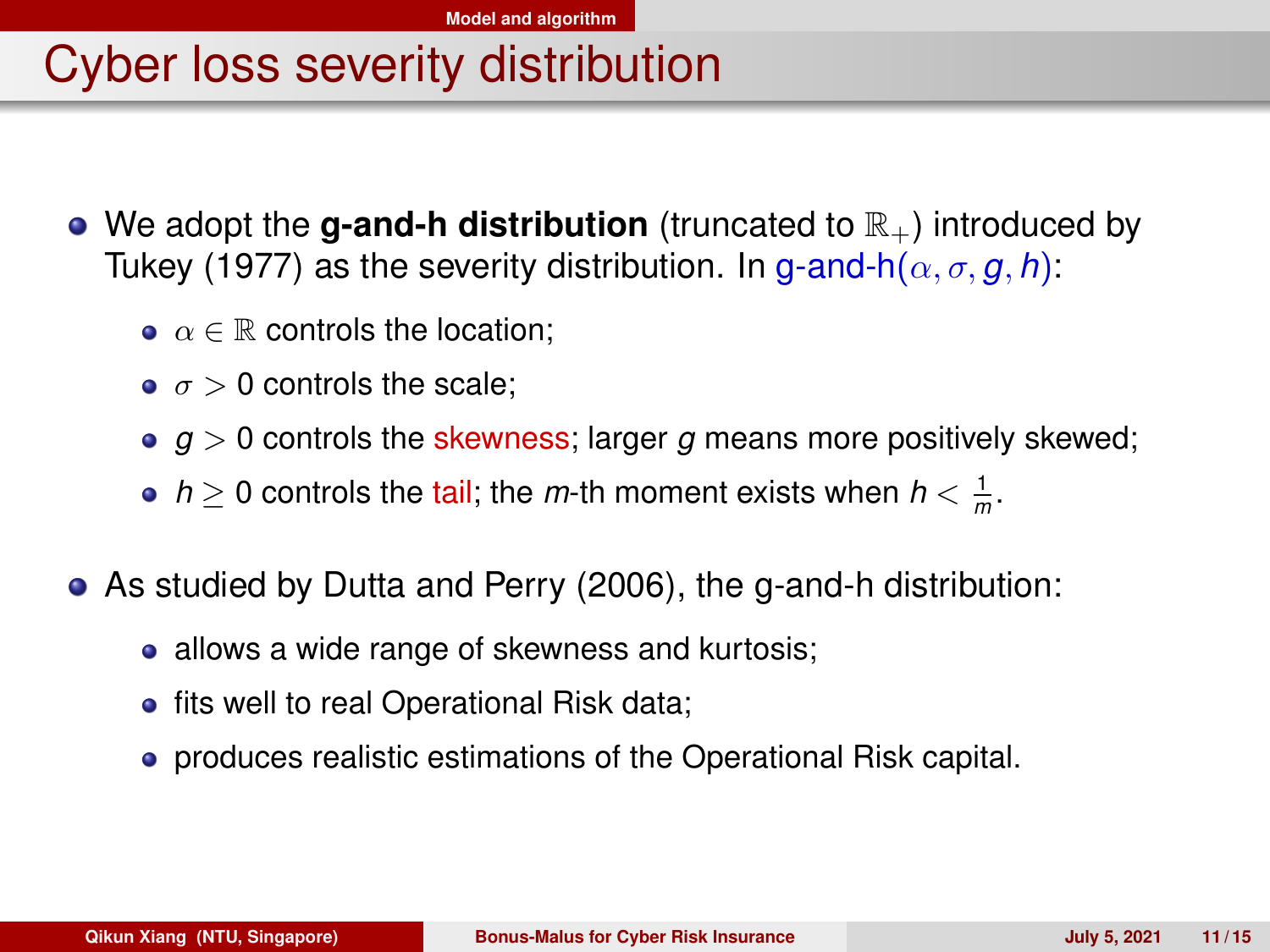## Cyber loss severity distribution

- We adopt the fast Fourier transform (FFT) approach with exponential tilting to efficiently approximate  $P[L_f \leq \eta \ \forall l \in \mathbb{R}_+$  (the distribution function of the cumulative annual cyber loss).
	- See e.g. Embrechts and Frei (2009); Cruz, Peters, and Shevchenko (2015).
	- Subsequently, quantities in the dynamic programming algorithm can be efficiently and accurately approximated.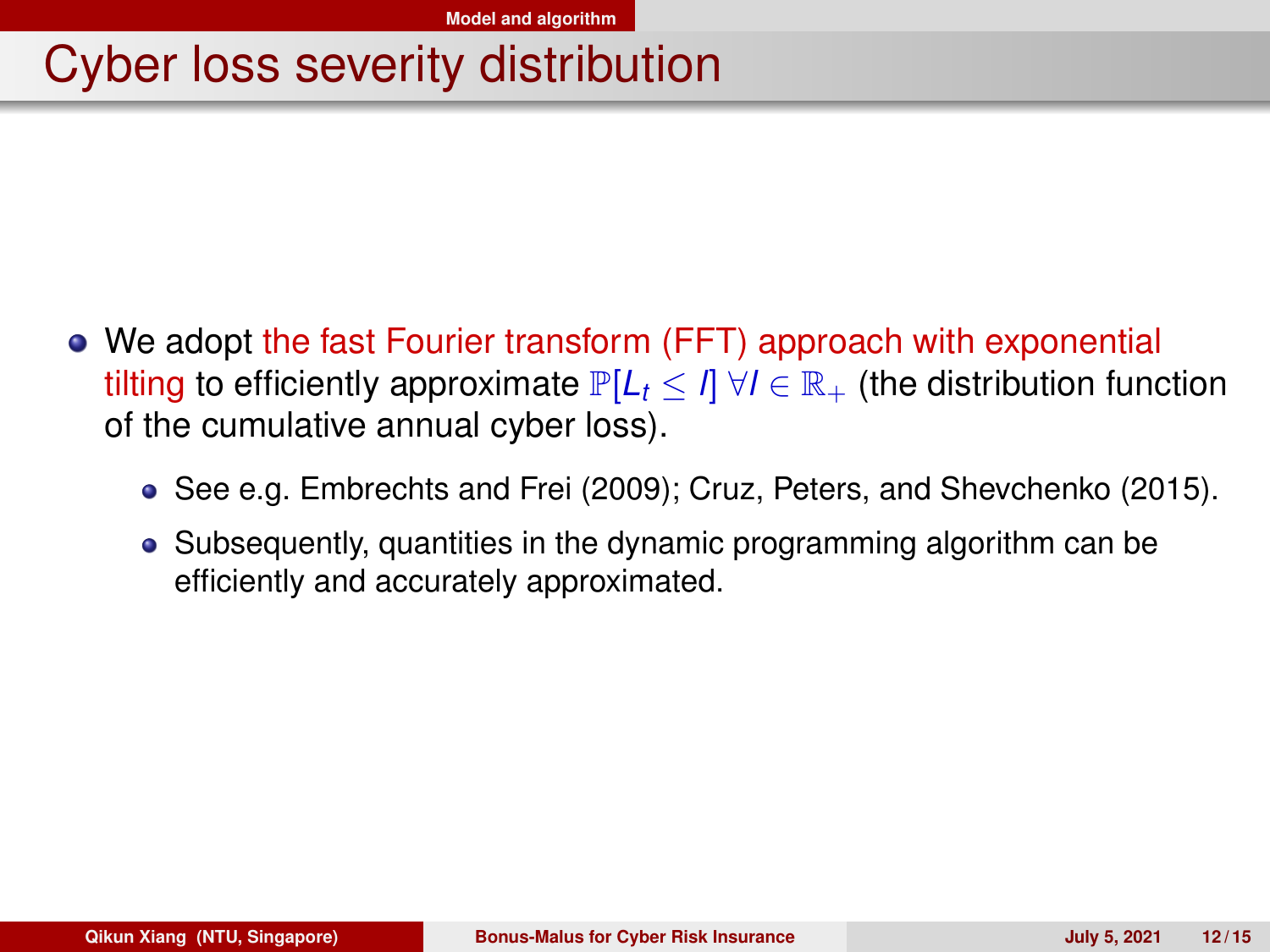#### <span id="page-12-0"></span>Numerical experiments

**Setting**:

- $\bullet$  *T* = 20, discount factor = 0.95;
- $N_t$  ∼ Poisson(0.8),  $X_k^{(t)}$  ∼ Tr-g-and-h( $\alpha = 0$ ,  $\sigma = 1$ ,  $g = 1.8$ ,  $h = 0.15$ );
- *D* = 1,  $\beta$ (0) = 0,  $\beta$ (1) = 0.5,  $\gamma$ (0) = 0,  $\gamma$ (1) = 70th percentile of  $X_k^{(t)}$ ;
- $\mathcal{B} = \{-2, -1, 0, 1\}$ , let  $p_{\text{base}}^{\mathcal{B}, \mathcal{M}} \in [0, 7]$  be the base premium,

| $B\mathcal{M}(b_{t-1},C_t)$ |  |       |  |  |   |                           | $\overline{p^{B\mathcal{M}}}(b,t)$      |
|-----------------------------|--|-------|--|--|---|---------------------------|-----------------------------------------|
|                             |  | $= 0$ |  |  |   | -2                        | $0.6p_{\text{base}}^{\beta\mathcal{M}}$ |
| $b_{t-1}$                   |  |       |  |  | b |                           | $0.8p_{\text{base}}^{B,M}$              |
|                             |  |       |  |  |   |                           |                                         |
|                             |  |       |  |  |   | ΒМ<br>$\nu_{\text{base}}$ |                                         |
|                             |  |       |  |  |   | $-\mathcal{B}\mathcal{M}$ |                                         |
|                             |  |       |  |  |   | Pbase                     |                                         |

 $d_{\rm dtb}^{\beta\mathcal{M}}(b,t)=0.5$  for  $t=1,\ldots,T-1$ ,  $d_{\rm dtb}^{\beta\mathcal{M}}(b,T)=5$  for  $b\in\mathcal{B};$  $l_{\max}^{\beta M}(b, t) = 1000$  for  $t = 1, ..., T, b \in \beta$ .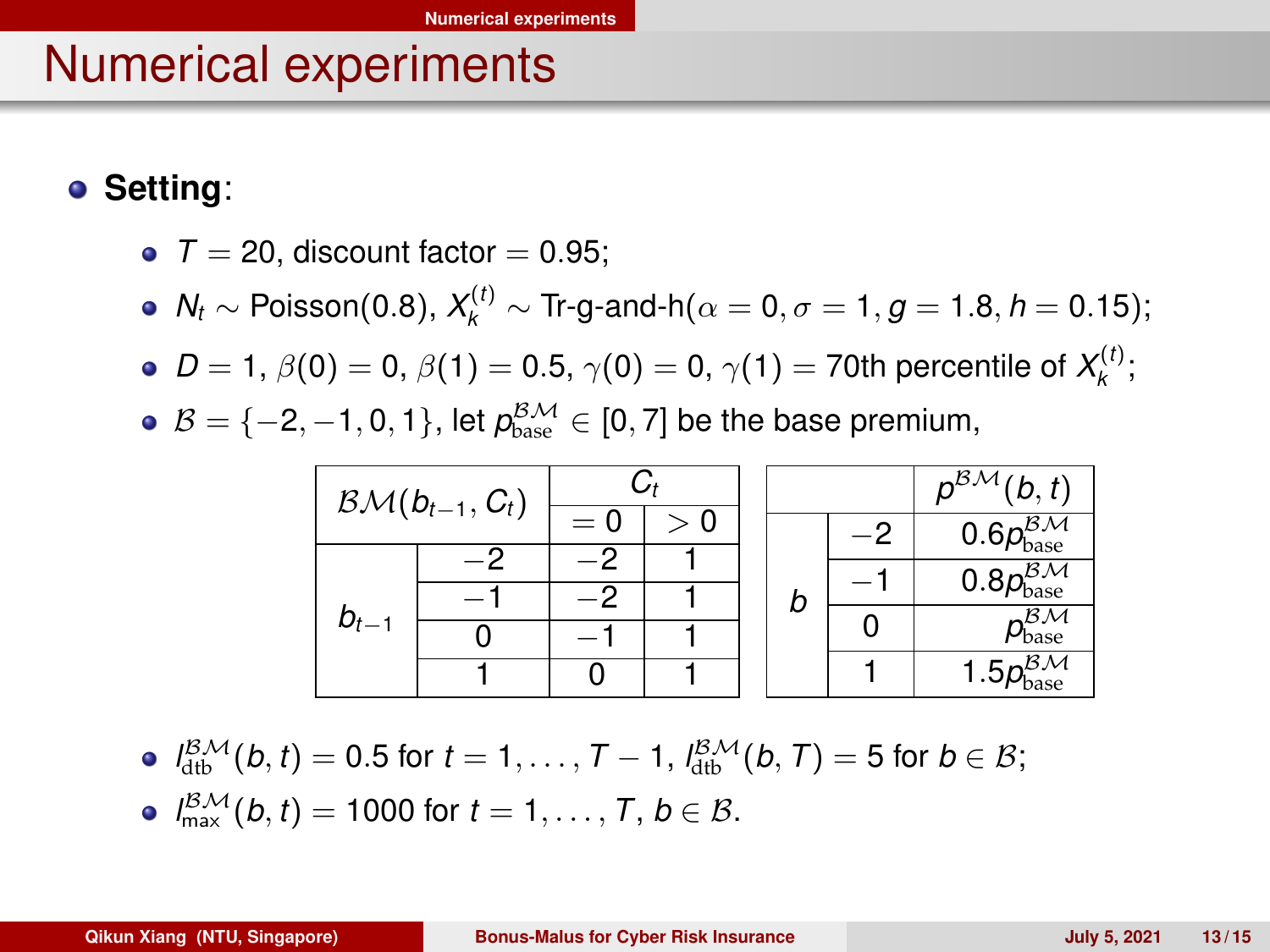#### Numerical experiments

**The retention of the cyber risk insurance policy and the expected years** of adoption of the risk mitigation measure vs.  $\rho^{\mathcal{BM}}_{\text{base}}$  :